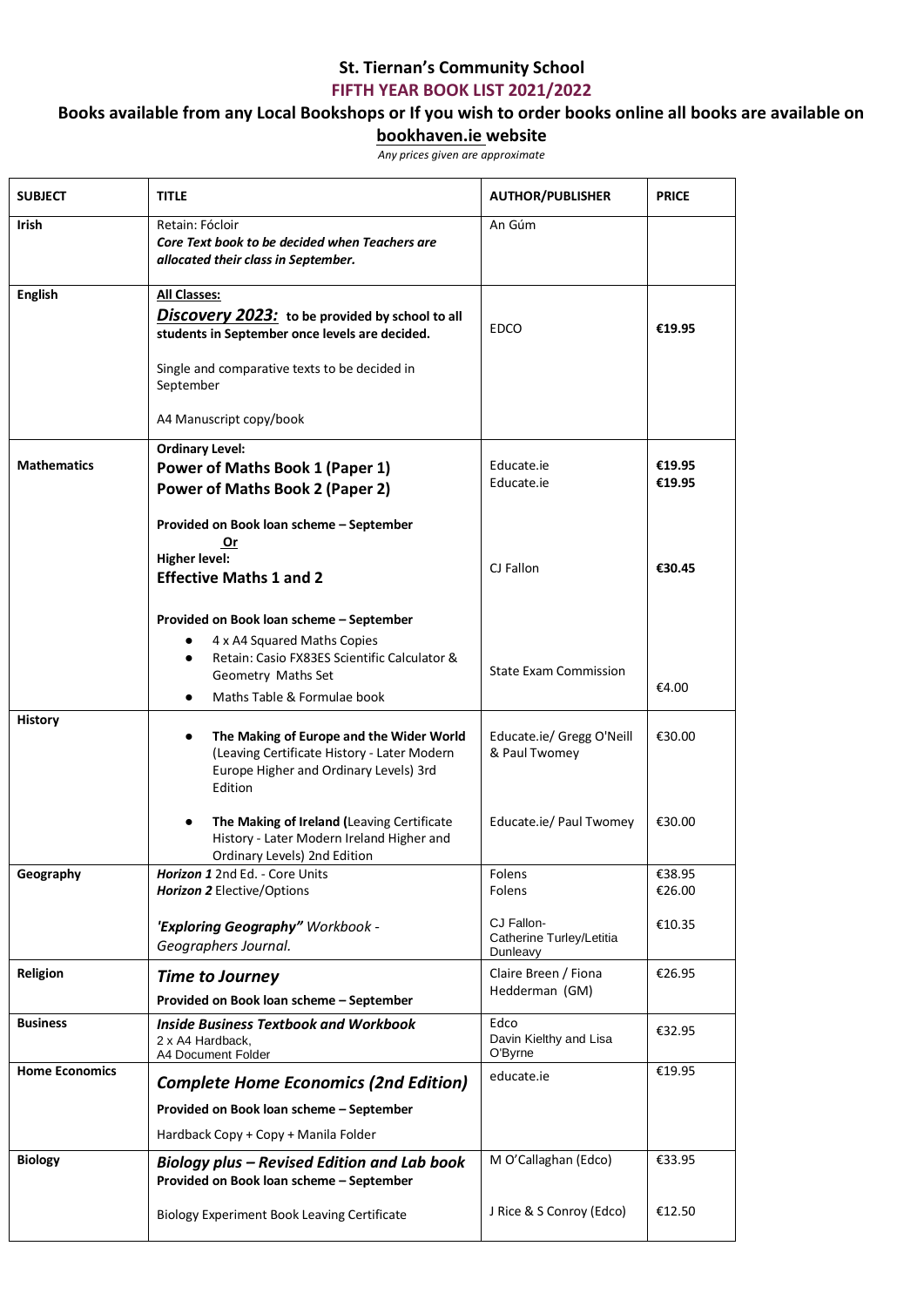| French                       | Panache                                                                                                                                                                                           | Edco                                  | €30.95           |
|------------------------------|---------------------------------------------------------------------------------------------------------------------------------------------------------------------------------------------------|---------------------------------------|------------------|
|                              | Dictionary and Plastic pocket folder                                                                                                                                                              |                                       |                  |
| Music                        | <b>Leaving Certificate Music Workbook</b><br><b>Course A Revised Edition - Folens.</b><br>May Costello.                                                                                           | Folens                                | €27.55           |
|                              | Provided on Book loan scheme - September                                                                                                                                                          |                                       |                  |
|                              | Music manuscript (staff paper)<br>A4 Folder with plastic pockets<br>Copy, pencil, rubber, sharpener                                                                                               |                                       |                  |
| Art                          | L.C. History and Appreciation of Art                                                                                                                                                              | (Folens)                              | €35.95           |
|                              | Art Revision: Less Stress More Success                                                                                                                                                            | (G & M)                               | €9.99            |
|                              | 2 Hard Back Nature Copies and Ring Binder with plastic<br>sleeves<br>Art Pack - Colouring pencils, Winsor & Newton Poster<br>or Acrylic Paints, 2B and 4B Pencil, No. 6 Watercolour<br>Paintbrush |                                       |                  |
| Design                       | <b>DCG Solutions Plane and Descriptive Geometry -</b>                                                                                                                                             | DCGsolutions.ie                       | €27.00           |
| Communication                |                                                                                                                                                                                                   |                                       |                  |
| Graphics (DCG)               | Provided on Book loan scheme - September<br>Equipment needed:<br>30/60 Degree Set Square<br>45 Degree Set Square                                                                                  |                                       |                  |
|                              | Protractor<br>Drawing Board<br>T-Square<br>H-Pencil<br><b>Drawing Compass</b><br>A3 Vinyl folder with handle<br>A4 Sketch Pad                                                                     |                                       |                  |
| <b>LCVP</b>                  | Focus on Link Modules (Textbook and Portfolio)<br>A4 wallet folder                                                                                                                                | Des Cusack (CJ Fallon)                | €20.25           |
| <b>LCVP - Spanish</b>        | Plastic Folder + Hardback Copy                                                                                                                                                                    |                                       |                  |
| Chemistry                    | Chemistry Live                                                                                                                                                                                    | Folens                                | €35              |
|                              | 2 x Hardback Scientific copies.                                                                                                                                                                   |                                       |                  |
| Engineering                  | Retain: Basic Engineering & Technology from Junior<br>Cycle<br>Leaving Cert Engineering<br>2 x Hardback Copies                                                                                    | CJ Fallon<br>Edco<br>brighterminds.ie | €24.00<br>€39.95 |
| <b>Construction Studies</b>  | <b>Get Constructive</b>                                                                                                                                                                           | Educate.ie                            | €19.95           |
|                              | Wood Theory and Practice Subscription<br>A4 Hardback notebook                                                                                                                                     | Woodtheoryandpractice.i<br>e          |                  |
| <b>Career Guidance</b>       | <b>Essential Guidance - Senior Cycle (Learners</b><br><b>Record)</b><br>Provided on Book loan scheme - September                                                                                  | classroomguidance.ie                  | € 10             |
| <b>Accounting</b>            | <b>Accounting for Senior Cycle,</b><br>4th Edition, Textbook and Student Activity Book<br>Ring Binder,<br>Refill Pad,<br>Calculator                                                               | Christy Tyrell (Edco)                 | €39.95           |
| <b>ALL</b><br><b>CLASSES</b> | Journal, Photocopying, Locker/ Storage and Insurance                                                                                                                                              |                                       | €50.00           |